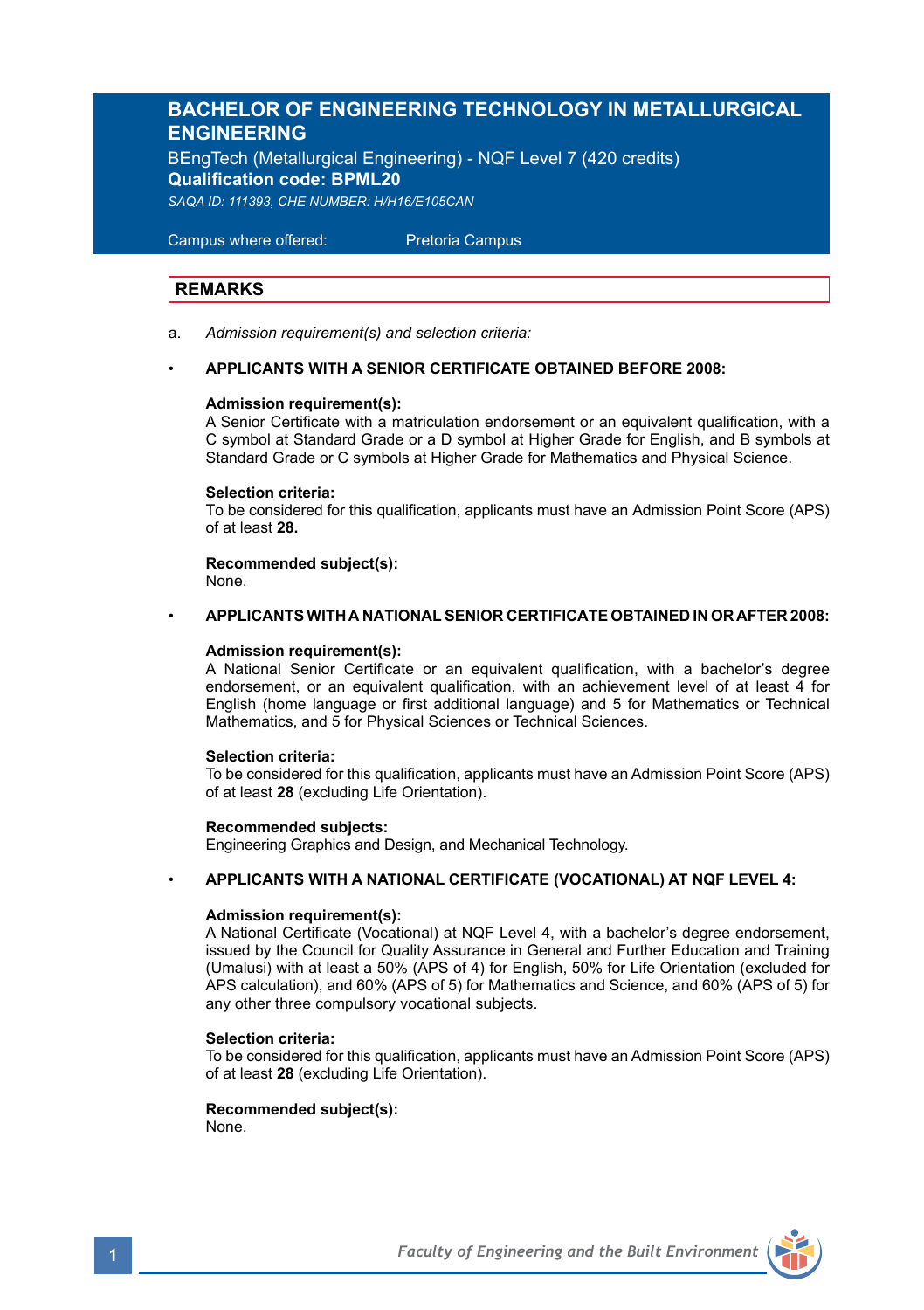### • **APPLICANTS WITH A NATIONAL N CERTIFICATE/NATIONAL SENIOR CERTIFICATE AS PUBLISHED IN REPORT 191: N3 (NQF LEVEL 4):**

### **Admission requirement(s):**

A National Senior Certificate or a National N Certificate with languages as published in Report 191: N3 (NQF Level 4) issued by both the Department of Higher Education and Training (DHET) and the Council for Quality Assurance in General and Further Education and Training (Umalusi), with at least 50% for English, Mathematics N3, Engineering Sciences N3 and any other two additional subjects.

### **Selection criteria:**

To be considered for this qualification, applicants must have an Admission Point Score (APS) of at least **28**.

**Recommended subject(s):** None.

### • **APPLICANTS WITH A N6 CERTIFICATE IN A RELATED ENGINEERING FIELD AS PUB-LISHED IN REPORT 191: N6:**

### **Admission requirement(s):**

A N6 Certificate in a related Engineering field as published in Report 191: N6 issued by both the Department of Higher Education and Training (DHET) and the Council for Quality Assurance in General and Further Education and Training (Umalusi), with an average of at least 60% for the qualification, and successful completion of an English Language Proficiency Assessment (done by the University).

# **Recommended subject(s):**

None.

### • **APPLICANTS WITH QUALIFICATIONS ON THE HIGHER EDUCATION QUALIFICATION SUB-FRAMEWORK (HEQSF) OFFERED BY UNIVERSITIES OF TECHNOLOGY:**

The applicant will be considered for admission to the programme, if any of the following qualifications has been completed:

- Higher Certificate in Metallurgical Engineering (NQF Level 5 140 credits): with an average of at least 60% for the qualification.
- Advanced Certificate in Metallurgical Engineering (NQF Level 6 140 credits): with an average of at least 60% for the qualification.
- Diploma in Metallurgical Engineering (NQF Level 6 280 credits): with an average of at least 55% for the qualification.
- National Diploma: Engineering: Metallurgy (NQF Level 6 3,000 credits): with an average of at least 55% for the qualification.
- *b. Assessment Procedure(s):*

No further assessment will be done (except for candidates with a N4 Certificate). Applicants who achieve the minimum APS will be considered until the programme complement is full. All completed applications received within the published due dates will be ranked. After consideration of the Departmental Student Enrolment Plan, only the top ranking applicants will be selected. Once a programme is full, a waiting list will be in place to provide an opportunity for applicants to fill places of those who did not register on time. Applicants will be informed of their status per official letter from the Office of the Registrar, alternatively, they can check their application status on the TUT website, www.tut.ac.za.

- *c. Recognition of Prior Learning (RPL), equivalence and status:* See Chapter 30 of Students' Rules and Regulations.
- *d. Presentation:* Day classes.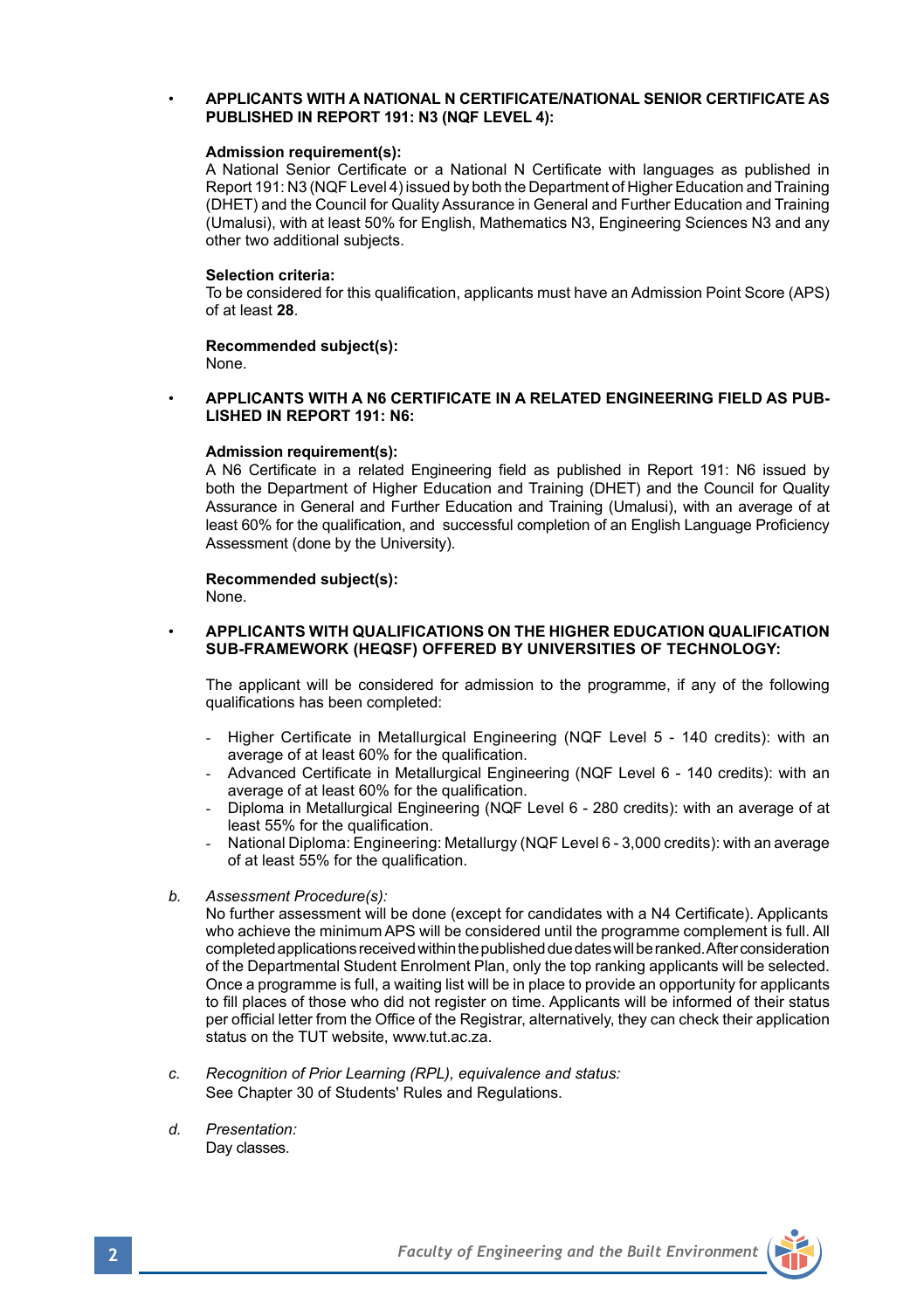- *e. Intake for the qualification:* January only.
- *f. Minimum duration:* Three years.
- *g. Exclusion and readmission:* See Chapter 2 of Students' Rules and Regulations.
- *h. Re-registration:*

A student may re-register for the module Project Metallurgy only with the permission of the Head of the Department. The purpose of the re-registration is to provide students with an opportunity to complete the final project only, and not to redo the whole module, should they fail the module.

## **CURRICULUM**

| <b>FIRST YEAR</b>                                                 |                                                                                                                                                                      |                                 |                                   |                                                                    |  |  |  |  |  |
|-------------------------------------------------------------------|----------------------------------------------------------------------------------------------------------------------------------------------------------------------|---------------------------------|-----------------------------------|--------------------------------------------------------------------|--|--|--|--|--|
| <b>CODE</b>                                                       | <b>MODULE</b>                                                                                                                                                        | <b>NQF-L</b>                    | <b>CREDIT</b>                     | <b>PREREQUISITE MODULE(S)</b>                                      |  |  |  |  |  |
| <b>COL105X</b><br>COS105X<br>EGH105B<br>EMA105B<br><b>INL125C</b> | <b>Computer Literacy</b><br><b>Communication Skills</b><br><b>Engineering Graphics</b><br><b>Engineering Mathematics I</b><br>Information Literacy (block<br>module) | (5)<br>(5)<br>(5)<br>(5)<br>(5) | (5)<br>(6)<br>(14)<br>(28)<br>(1) |                                                                    |  |  |  |  |  |
| <b>LFS125X</b>                                                    | Life Skills (block module)                                                                                                                                           | (5)                             | (2)                               |                                                                    |  |  |  |  |  |
| <b>FIRST SEMESTER</b>                                             |                                                                                                                                                                      |                                 |                                   |                                                                    |  |  |  |  |  |
| CHE115B<br><b>GPS115B</b><br><b>MMA115B</b>                       | Chemistry<br><b>General Physics</b><br><b>Metallurgical Materials</b>                                                                                                | (5)<br>(5)<br>(5)               | (14)<br>(14)<br>(14)              |                                                                    |  |  |  |  |  |
| <b>SECOND SEMESTER</b>                                            |                                                                                                                                                                      |                                 |                                   |                                                                    |  |  |  |  |  |
| <b>MCY115B</b><br><b>MTY115B</b><br><b>SOT115B</b>                | <b>Metallurgical Chemistry</b><br>Metallurgical Thermodynamics<br><b>Strength of Materials</b>                                                                       | (5)<br>(5)<br>(5)               | (14)<br>(14)<br>(14)              | Chemistry                                                          |  |  |  |  |  |
|                                                                   | TOTAL CREDITS FOR THE FIRST YEAR:                                                                                                                                    |                                 | 140                               |                                                                    |  |  |  |  |  |
| <b>SECOND YEAR</b>                                                |                                                                                                                                                                      |                                 |                                   |                                                                    |  |  |  |  |  |
| <b>CODE</b>                                                       | <b>MODULE</b>                                                                                                                                                        | <b>NOF-L</b>                    | <b>CREDIT</b>                     | <b>PREREQUISITE MODULE(S)</b>                                      |  |  |  |  |  |
| EMA206B<br><b>MIP206B</b>                                         | <b>Engineering Mathematics II</b><br><b>Mineral Processing</b>                                                                                                       | (6)<br>(6)                      | (14)<br>(28)                      | <b>Engineering Mathematics I</b>                                   |  |  |  |  |  |
| PAS206B<br><b>PHM206B</b>                                         | <b>Probability and Statistics</b><br>Physical Metallurgy                                                                                                             | (6)<br>(6)                      | (14)<br>(28)                      | <b>Engineering Mathematics I</b><br><b>Metallurgical Materials</b> |  |  |  |  |  |
| <b>FIRST SEMESTER</b>                                             |                                                                                                                                                                      |                                 |                                   |                                                                    |  |  |  |  |  |
| RFN216B<br>SML216B                                                | <b>Refractory Engineering</b><br><b>Scientific Computing</b>                                                                                                         | (6)<br>(6)                      | (14)<br>(14)                      |                                                                    |  |  |  |  |  |
| <b>SECOND SEMESTER</b>                                            |                                                                                                                                                                      |                                 |                                   |                                                                    |  |  |  |  |  |
| HYM216B                                                           | Hydrometallurgy                                                                                                                                                      | (6)                             | (14)                              | Metallurgical Thermodynamics                                       |  |  |  |  |  |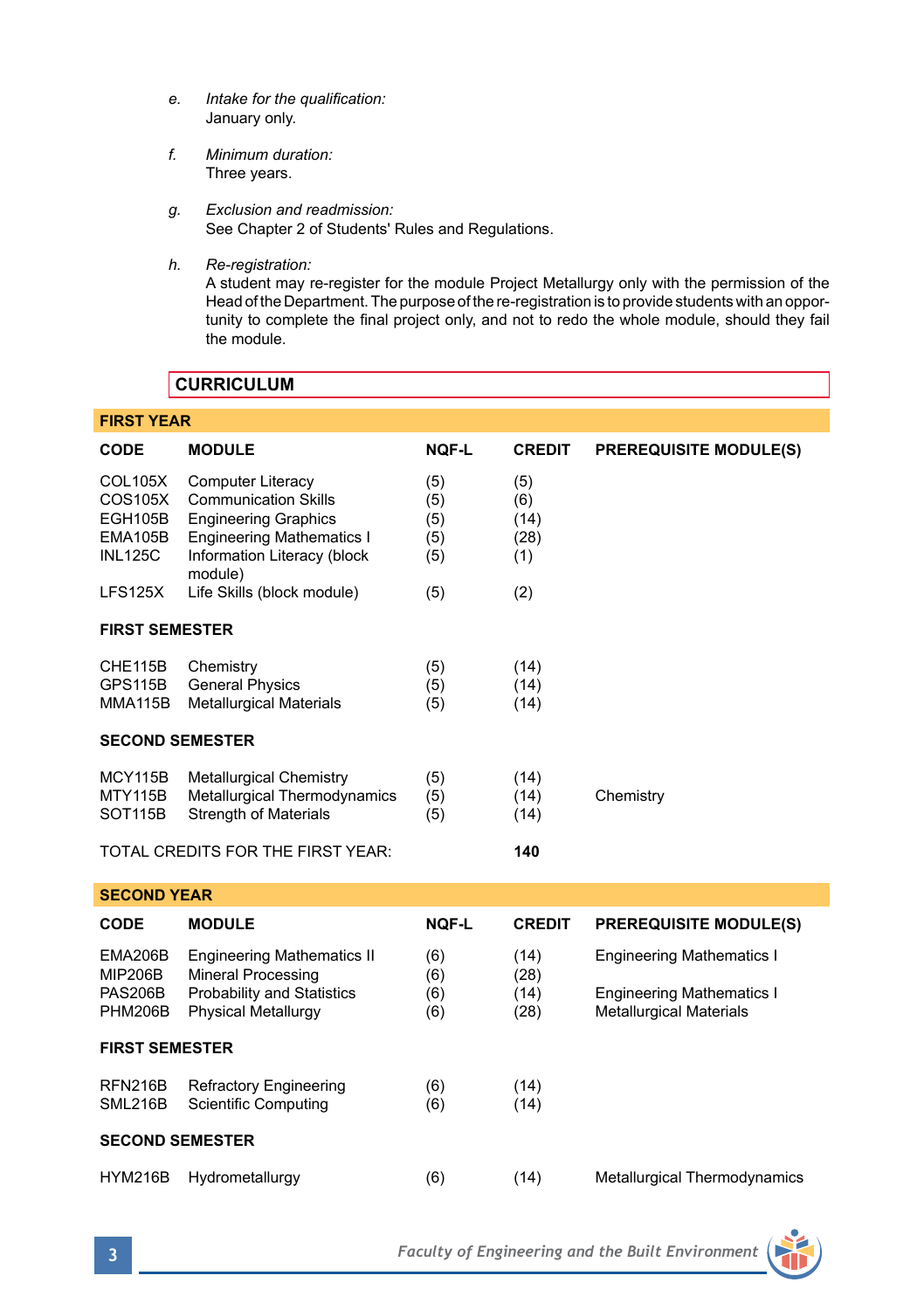| <b>PYM216B</b>     | Pyrometallurgy                                                | (6)          | (14)          | <b>Metallurgical Chemistry</b>                                                        |  |  |  |  |
|--------------------|---------------------------------------------------------------|--------------|---------------|---------------------------------------------------------------------------------------|--|--|--|--|
|                    | TOTAL CREDITS FOR THE SECOND YEAR:                            |              | 140           |                                                                                       |  |  |  |  |
| <b>THIRD YEAR</b>  |                                                               |              |               |                                                                                       |  |  |  |  |
| <b>CODE</b>        | <b>MODULE</b>                                                 | <b>NOF-L</b> | <b>CREDIT</b> | <b>PREREQUISITE MODULE(S)</b>                                                         |  |  |  |  |
| PDM307B<br>PMD307B | <b>Production Metallurgy</b><br>Process Metallurgy and Design | (7)<br>(7)   | (28)<br>(28)  | <b>Physical Metallurgy</b><br>Hydrometallurgy<br>Mineral processing<br>Pyrometallurgy |  |  |  |  |
| <b>PML307B</b>     | <b>Project Metallurgy</b>                                     | (7)          | (28)          | Hydrometallurgy<br>Mineral processing<br><b>Physical Metallurgy</b><br>Pyrometallurgy |  |  |  |  |

| <b>FIRST SEMESTER</b>  |                                                 |            |              |                 |  |  |  |  |
|------------------------|-------------------------------------------------|------------|--------------|-----------------|--|--|--|--|
| ISM317B<br>NFM317B     | Iron and Steel Making<br>Non-Ferrous Metallurgy | (7)<br>(7) | (14)<br>(14) | Hydrometallurgy |  |  |  |  |
| <b>SECOND SEMESTER</b> |                                                 |            |              |                 |  |  |  |  |
| COR317B<br>EML317B     | Corrosion<br><b>Engineering Practice</b>        | (7)<br>(7) | (14)<br>(14) | Chemistry       |  |  |  |  |
|                        | TOTAL CREDITS FOR THE THIRD YEAR:               |            | 140          |                 |  |  |  |  |
|                        | TOTAL CREDITS FOR THE QUALIFICATION:            |            | 420          |                 |  |  |  |  |

PML317R Project Metallurgy (7) (0) (re-registration) (first-semester module, see paragraph h)

## **MODULE INFORMATION (OVERVIEW OF SYLLABUS)**

The syllabus content is subject to change to accommodate industry changes. Please note that a more detailed syllabus is available at the Department or in the study guide that is applicable to a particular module. At time of publication, the syllabus content was defined as follows:

## **C**

### **CHEMISTRY (CHE115B) 1 X 3-HOUR PAPER**

### *(Module custodian: Department of Chemical, Metallurgical and Material Engineering)*

Matter; Metallurgical reaction and stoichiometry; Periodic properties and elementals and metallurgical bonding; Metallurgical equilibria; Electrochemistry; and Introduction to organic chemistry. (Total notional time: 140 hours)

### **COMMUNICATIONAL SKILLS (COS105X) 1 X 2-HOUR PAPER**

*(Module custodian: Department of Chemical, Metallurgical and Material Engineering)*

To identify and apply basic competencies related to communicating in a technical or engineering environment. These competencies include presenting technical information to a variety of audiences, preparing technical reports, participating constructively in formal meetings and preparing a variety of business and technical documents. (Total notional time: 60 hours)

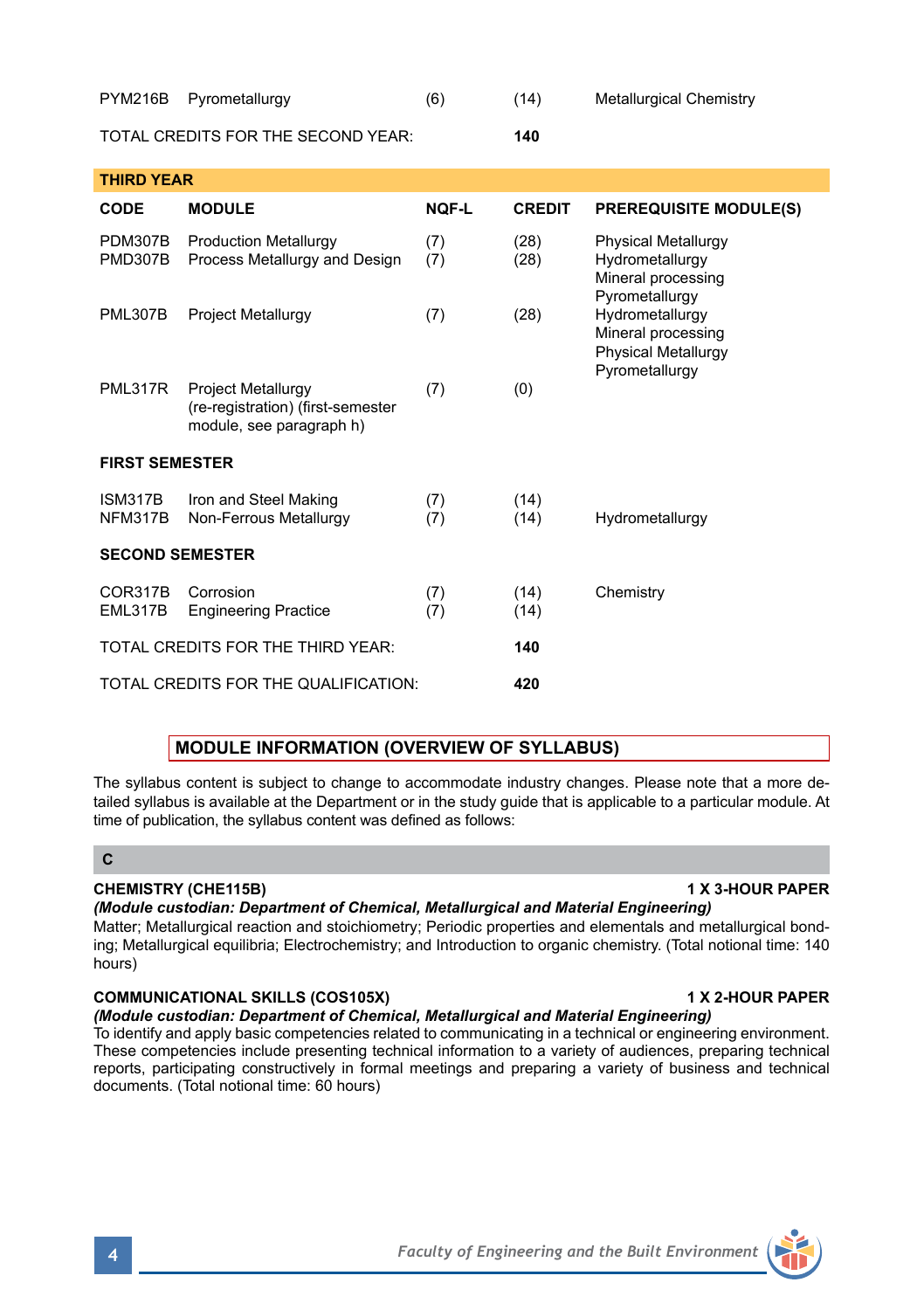### **5** *Faculty of Engineering and the Built Environment*

## **COMPUTER LITERACY (COL105X)** CONTINUOUS ASSESSMENT

### *(Module custodian: End User Computing Unit)*

This module provides foundational knowledge in computing fundamentals, essential digital skills in key applications based on MS Office Suite and network basics (i.e. MS Outlook and Internet). Online exams are mapped with End-User Computing: SAQA 49077 (61591) Core Element as well as Internet and Computing Core Certification. (IC3). (Total notional time: 50 hours)

### **CORROSION (COR317B) 1 X 3-HOUR PAPER**

### *(Module custodian: Department of Chemical, Metallurgical and Material Engineering)*

Fundamentals of Corrosion; Corrosion Electro Metallurgical; Corrosion Thermodynamics; Identification of different types of Corrosion, Failure and Prevention; Corrosion in water, atmospheric conditions and high temperature corrosion. (Total notional time: 140 hours)

### **E**

### **ENGINEERING GRAPHICS (EGH105B) CONTINUOUS ASSESSMENT**

*(Module custodian: Department of Chemical, Metallurgical and Materials Engineering)* Introduction to graphics communication. Dimensioning and tolerance practices. Geometrical construction. Pictorial projections. Interpenetration and development. Machine drawings. Civil drawings including metallurgical diagrams. (Total notional time: 140 hours)

### **ENGINEERING MATHEMATICS I (EMA105B) 2 X 2-HOUR PAPER**

### *(Module custodian: Department of Mathematics and Statistics)*

Trigonometry, geometry, functions, complex numbers, vector algebra, matrices and transformations, singlevariable differentiation and integration, partial differentiation, multiple-variable intervals, introduction to differential equations. (Total notional time: 280 hours)

### **ENGINEERING MATHEMATICS II (EMA206B) 1 X 3-HOUR PAPER**

### *(Module custodian: Department of Mathematics and Statistics)*

Mathematical modelling, first-order ordinary differential equations (ODEs), higer-order ODEs, Laplace transforms, systems of ODE's, numerical solutions of ODEs, Sturm-Liouville problems, partial differential equations. (Total notional time: 140 hours)

## **ENGINEERING PRACTICE (EML317B) CONTINUOUS ASSESSMENT**

## *(Module custodian: Department of Electrical Engineering)*

Engineering Communication; Project Management; Management and Ethics; Contracts and Intellectual Property; and Entrepreneurship. (Total notional time: 140 hours)

### **G**

## **GENERAL PHYSICS (GPS115B) 1 X 3-HOUR PAPER**

*(Module custodian: Department of Physics)*

Motion along straight line: displacement, velocity, acceleration. Projectile motion in two dimensions and three dimensions. Force and Newton's Laws, friction, circular motion. Impuls and momentum, elastic and inelastic collisions. Rotation, kinetic energy, torque. Temperature, heat and first law of thermodynamics. Oscillations and waves. (Total notional time: 140 hours)

## **H**

## **HYDROMETALLURGY (HYM216B) 1 X 3-HOUR PAPER**

## *(Module custodian: Department of Chemical, Metallurgical and Material Engineering)*

Introduction of information literacy. Development of a search strategy and application of a search string to search engines and academic databases. Evaluation of information sources. Ethical and legal use of information. (Total notional time: 140 hours)



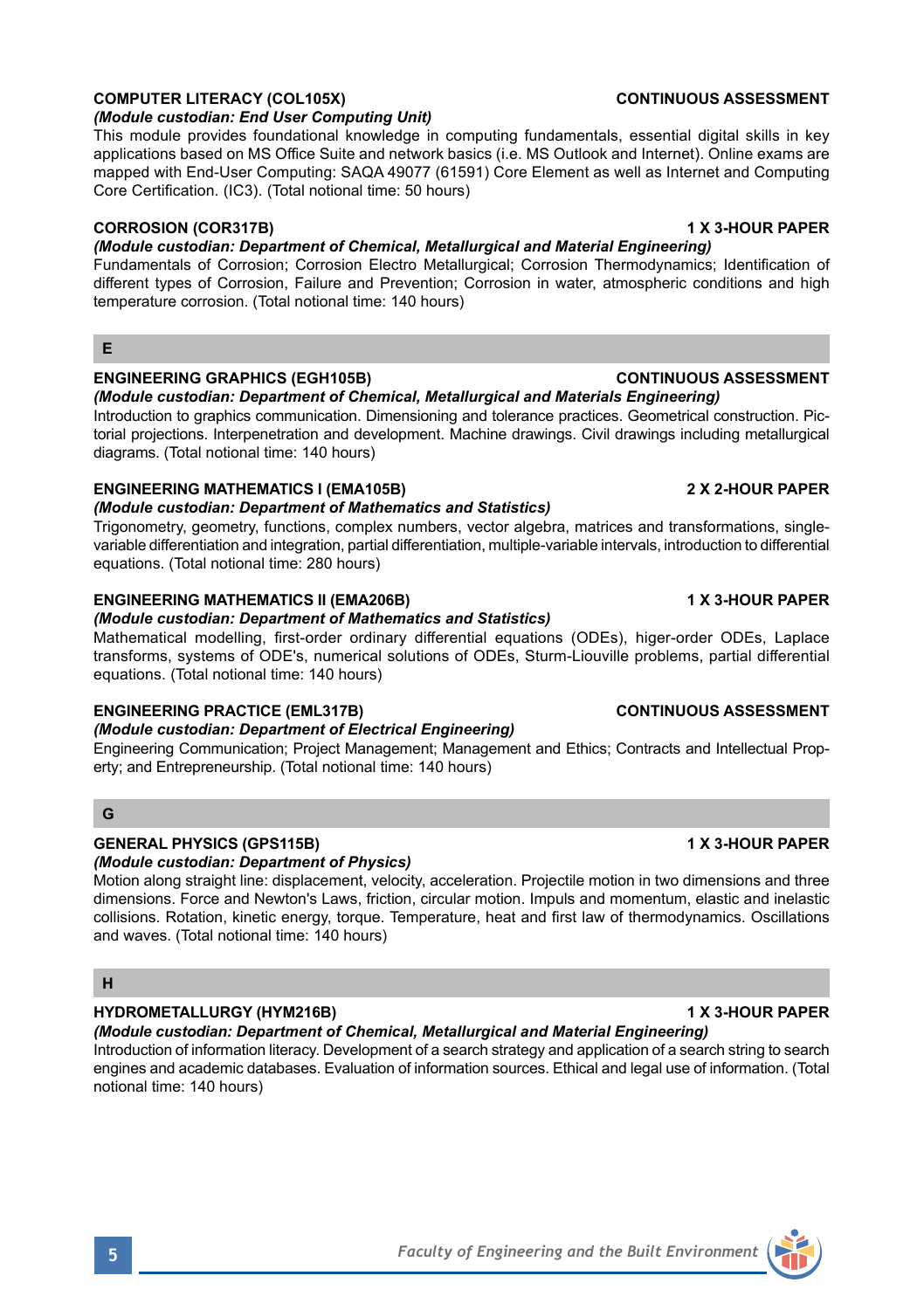**I**

## **INFORMATION LITERACY (INL125C) CONTINUOUS ASSESSMENT**

## *(Module custodian: Directorate of Library and Information Services)*

Introduction of information literacy. Development of a search strategy and application of a search string to search engines and academic databases. Evaluation of information sources. Ethical and legal use of information. (Total notional time: 10 hours)

## **IRON AND STEEL MAKING (ISM317B) 1 X 3-HOUR PAPER**

## *(Module custodian: Directorate of Chemical, Metallurgical and Material Engineering)*

Blast Furnace Thermodynamics; Alternative Iron Making Processes; Steelmaking Processes; Gases in Iron and Steel; Ladle Metallurgy and continuous casting; and Project Iron and Steelmaking. (Total notional time: 140 hours)

### **L**

### **LIFE SKILLS (LFS125X) CONTINUOUS ASSESSMENT**

### *(Module custodian: Directorate of Student Development and Support)*

Personal, socio-emotional and academic skills development for students in higher education. This module includes 1. Intra- and interpersonal skills (e.g. emotional intelligence, relationships, and conflict management); 2. General study skills (e.g. time management, goal setting, learning styles); 3. Health and wellness (e.g. HIV/ AIDS, GBV issues, substance abuse); 4. Student life and adjustment (e.g. identity development, adjusting to a higher education environment); and 5. Financial management. (Total notional time: 20 hours)

### **M**

### METALLURGICAL CHEMISTRY (MCY115B) **1 X 3-HOUR PAPER**

## *(Module custodian: Department of Chemical, Metallurgical and Material Engineering)*

Introduction to Analytical Metallurgy; Introduction to Metallurgical Chemistry; Fundamentals of Metallurgical Chemistry; Introduction to Thermochemistry and Metallurgical Equilibria; and Electrochemistry. (Total notional time: 140 hours)

## **METALLURGICAL MATERIALS (MMA115B)** 1 X 3-HOUR PAPER

*(Module custodian: Department of Chemical, Metallurgical and Material Engineering)* Atomic Bonding and Crystal Structure of Engineering Materials; Physical and Chemical Properties of Engineering Materials; Mechanical Properties and Behaviours of Materials; Applications and Processing of Metal Alloys; Introduction to the Chemistry and Prevention of Corrosion; Polymers and their Properties, and Glass and Ceramic Materials. (Total notional time: 140 hours).

## **MINERAL PROCESSING (MIP206B) 1 X 3-HOUR PAPER**

*(Module custodian: Department of Chemical, Metallurgical and Material Engineering)*

Fundamentals of metallurgical principles, Fundamentals of Mineral Processing; Size Reduction; Classification; Concentration Techniques; and Dewatering Techniques. (Total notional time: 280 hours)

## **METALLURGICAL THERMODYNAMICS (MTY115B) 1 X 3-HOUR PAPER**

*(Module custodian: Department of Chemical, Metallurgical and Materials Engineering)* Introduction to thermodynamics; The first law of thermodynamics; The second law of thermodynamics; Solutions and reactions involving gases with gibbs free energy composition in phase diagrams; and Introduction to metallurgical kinetics. (Total notional time: 140 hours)

## **N**

## **NON-FERROUS METALLURGY (NFM317B) 1 X 3-HOUR PAPER**

*(Module custodian: Department of Chemical, Metallurgical and Material Engineering)* Introduction to Hydrometallurgy; Separation, purification and enrichment processes of leach solution; Precipitation process for metal recovery from solution; Electrolytic processes from recovery and purification of metals. (Total notional time: 140 hours)

# **6** *Faculty of Engineering and the Built Environment*